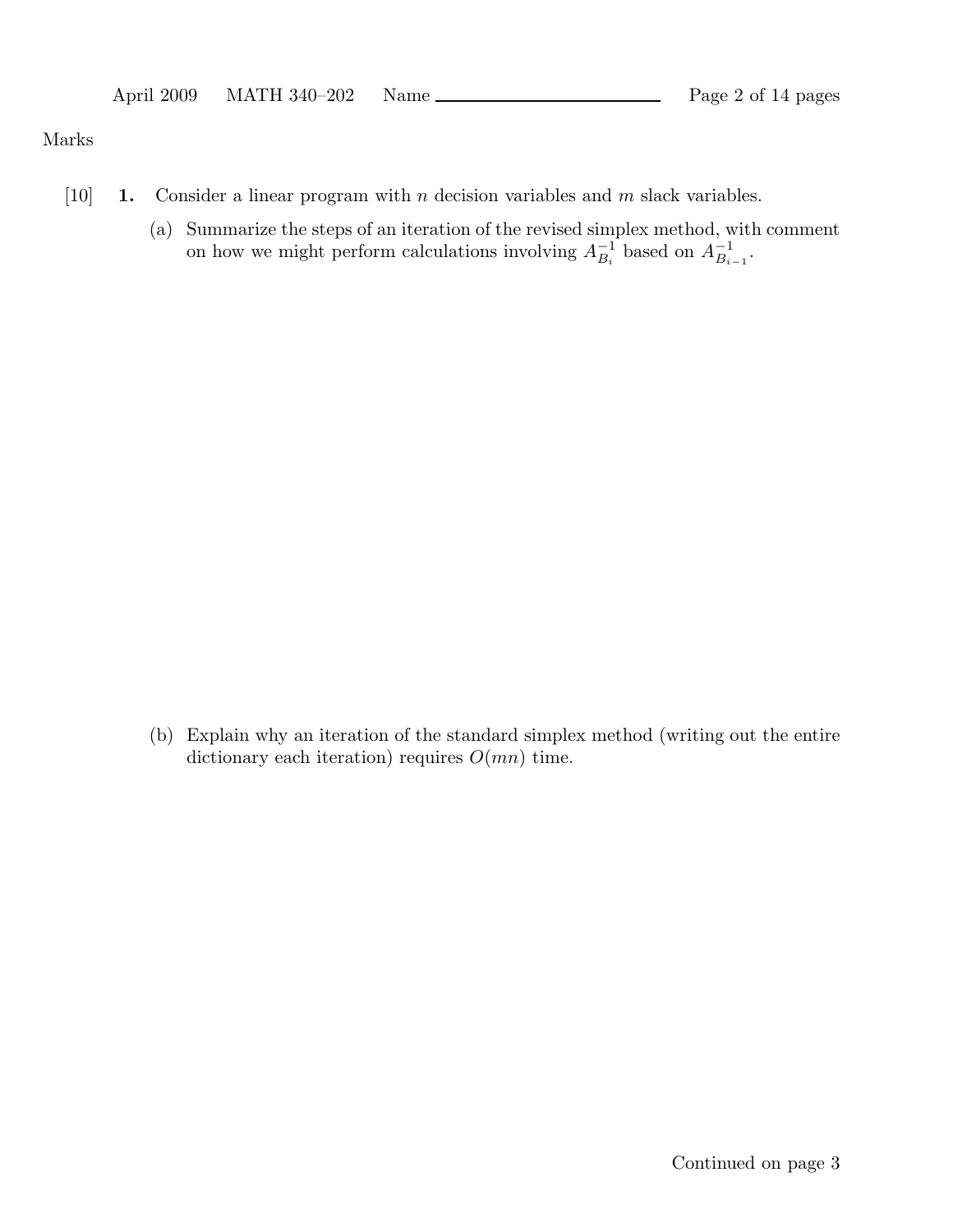(c) Argue that if n is very very large compared to m, say  $n = m<sup>4</sup>$ , and  $A_N$  is sparse (containing 99% zeros in its entries), then the revised simplex method is much faster than the standard simplex method, even if we explicitly compute  $A^{-1}_B$  on each iteration.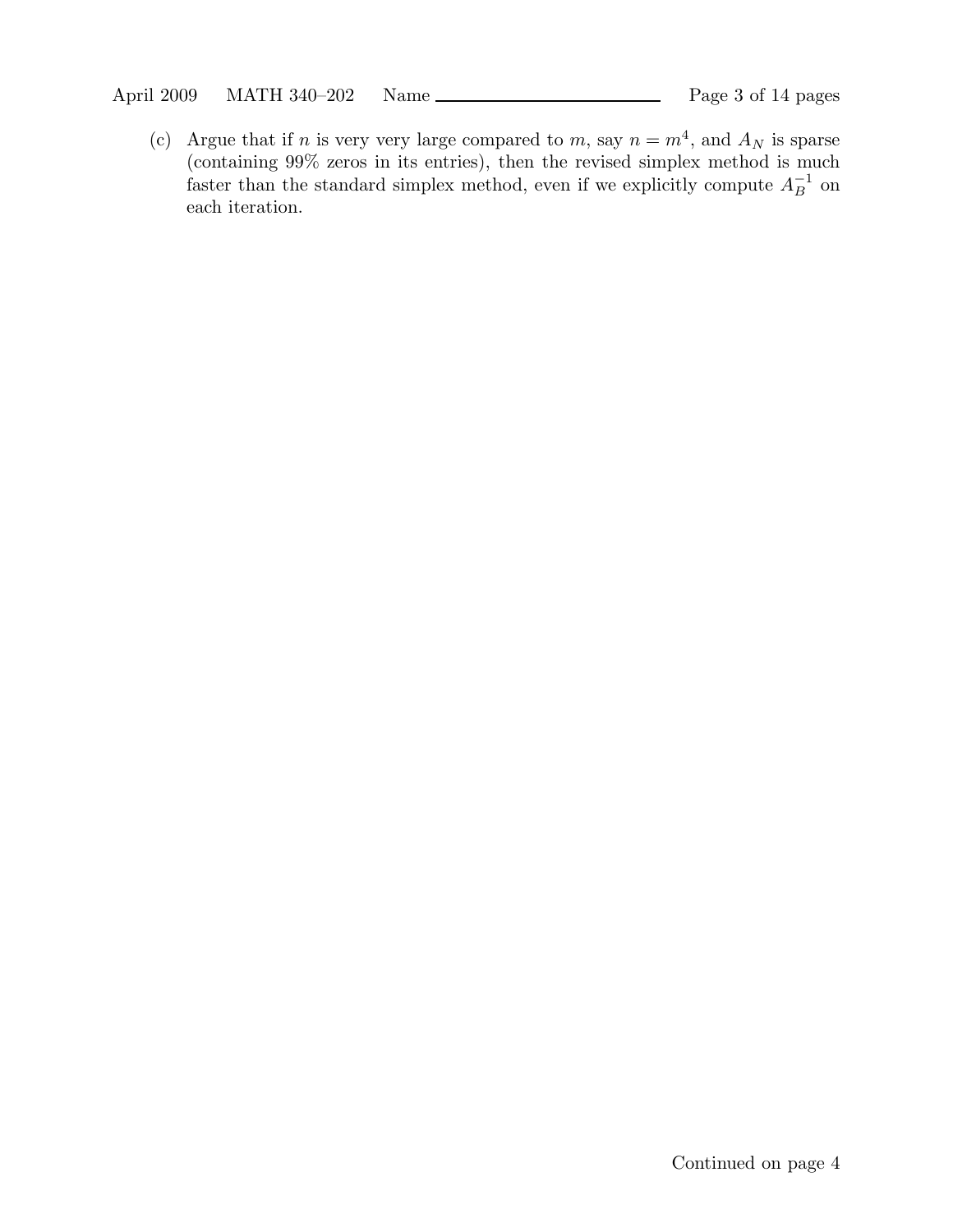- [10] **2.** Consider the problem (from the note sheet) maximize  $x_1$  subject to  $x_1 \leq 2$ ,  $x_1 \leq \beta$ , and  $x_1 \geq 0$ .
	- (a) Solve this LP for  $\beta = 1$ .

(b) For this final dictionary, write out  $\vec{x}_B$ ,  $\vec{x}_N$ , and  $A_B$ . Find  $A_B^{-1}$ , and using  $A_B^{-1}$ write down a dictionary corresponding to the final dictionary where  $\beta$  is general (rather than  $\beta = 1$ ).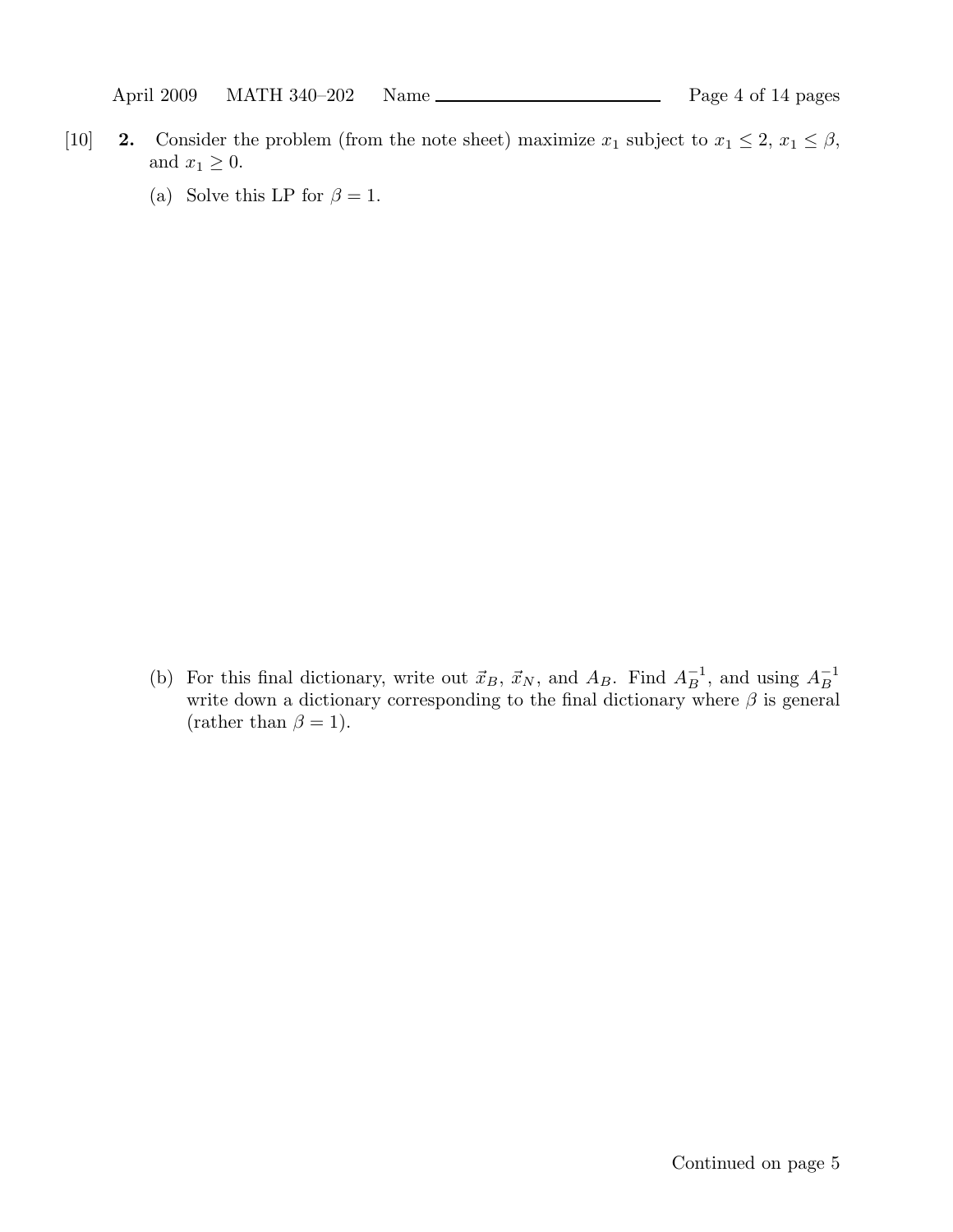(c) For what values of  $\beta$  is the dictionary in part (b) final?

(d) By performing one dual pivot, give a final dictionary for  $\beta$  slightly bigger than two 2.

(e) Try to do the same for  $\beta$  slightly less than 0. What happens?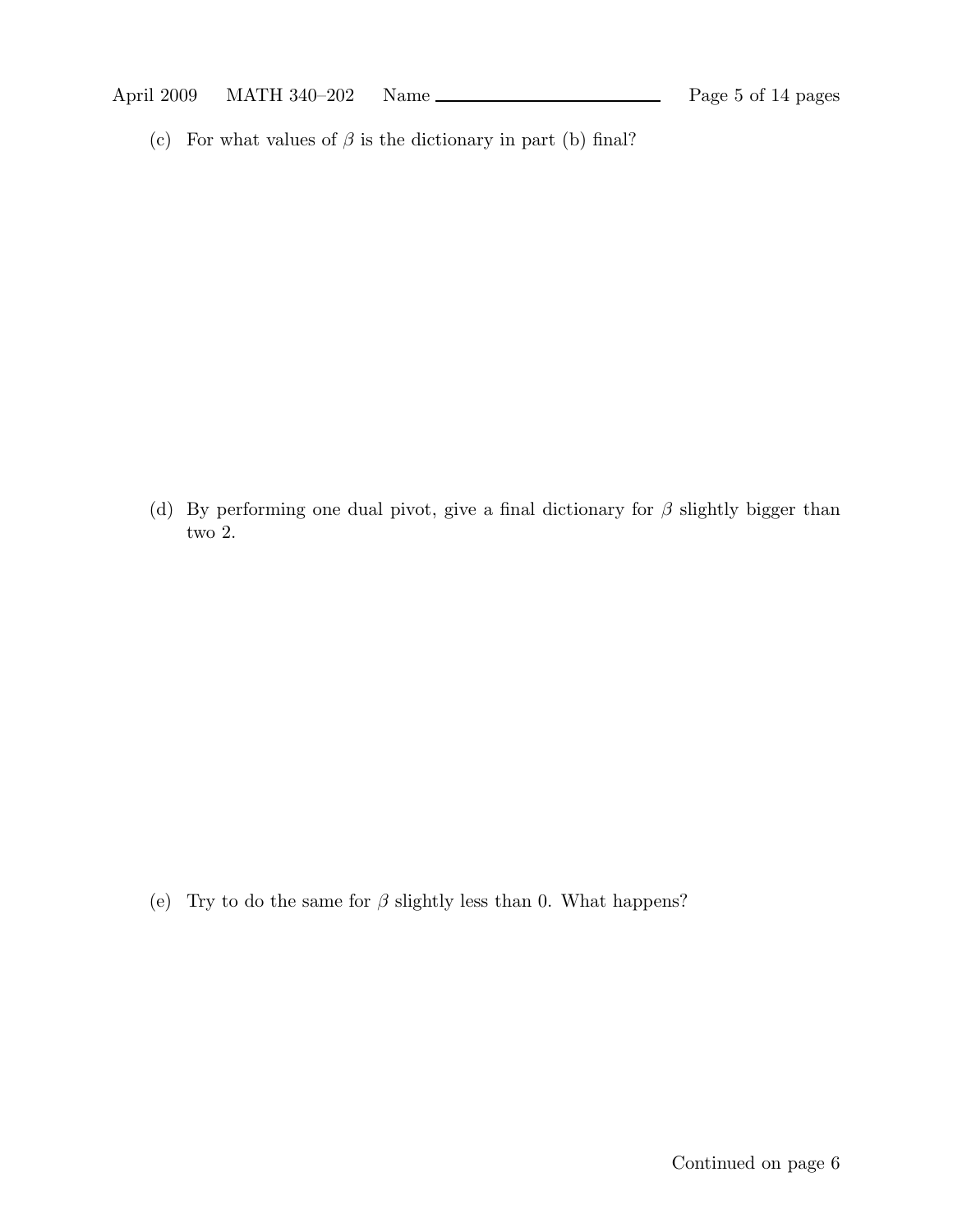[10] **3.** For every real  $\alpha$  find the value and equilibria strategies for the matrix game:

$$
\left[\begin{matrix} 1 & 2 \\ 3 & \alpha \end{matrix}\right].
$$

Graph the value of the game as a function of  $\alpha$ . Find the duality gap for the announce (pure strategy) game as a function of  $\alpha$ .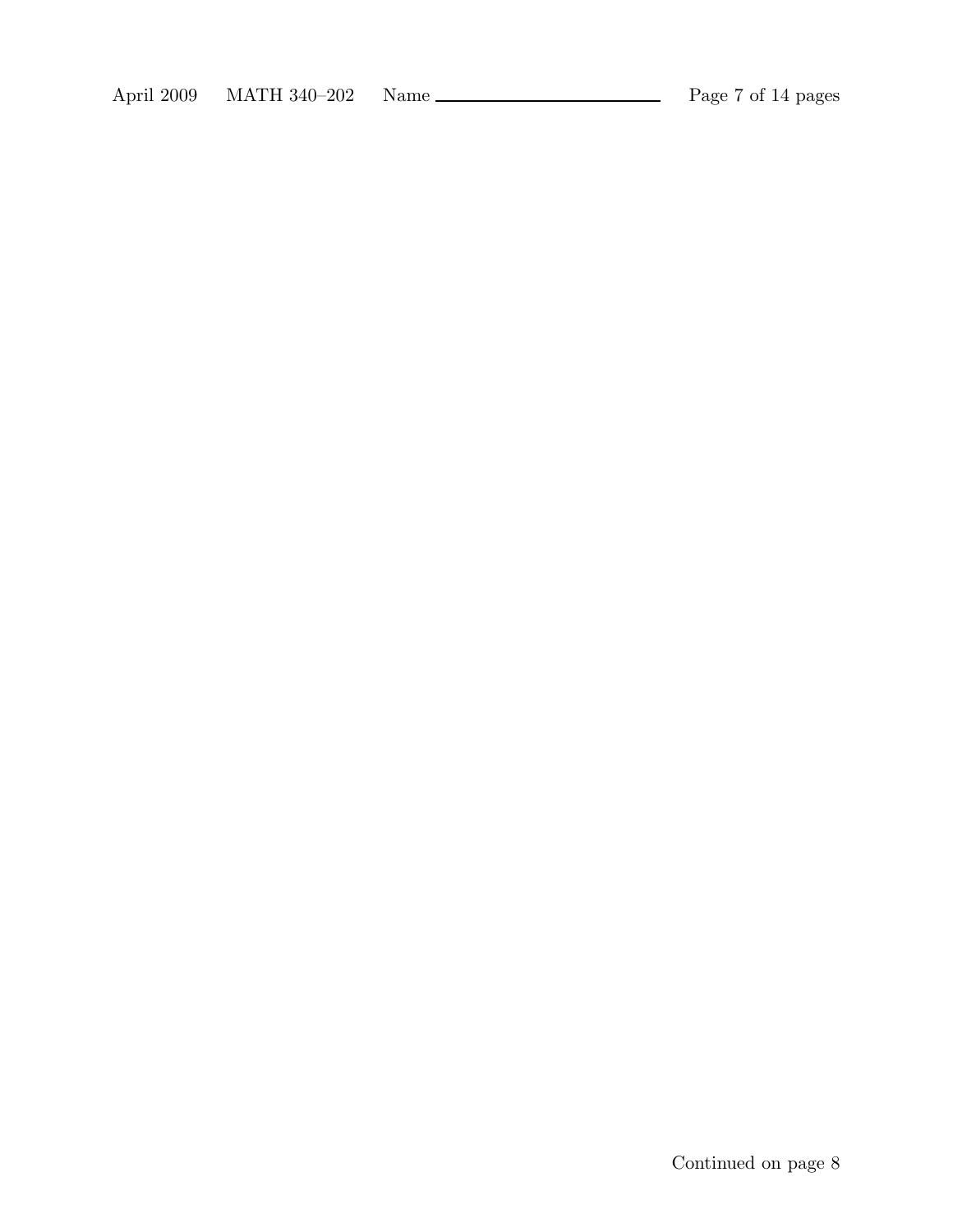April 2009 MATH 340-202 Name Page 8 of 14 pages

[10] 4. Consider the problem: maximize  $x_1$  subject to  $x_1 \leq 5$ ,  $x_1 \geq 2$ ,  $x_1 \geq 0$ . Write this as a linear program in standard form. Use the two-phase method, adding an auxilliary variable  $x_0$  to EVERY slack variable equation in the dictionary, to solve this LP. Use the smallest subscript rule to break any ties for entering or leaving variables.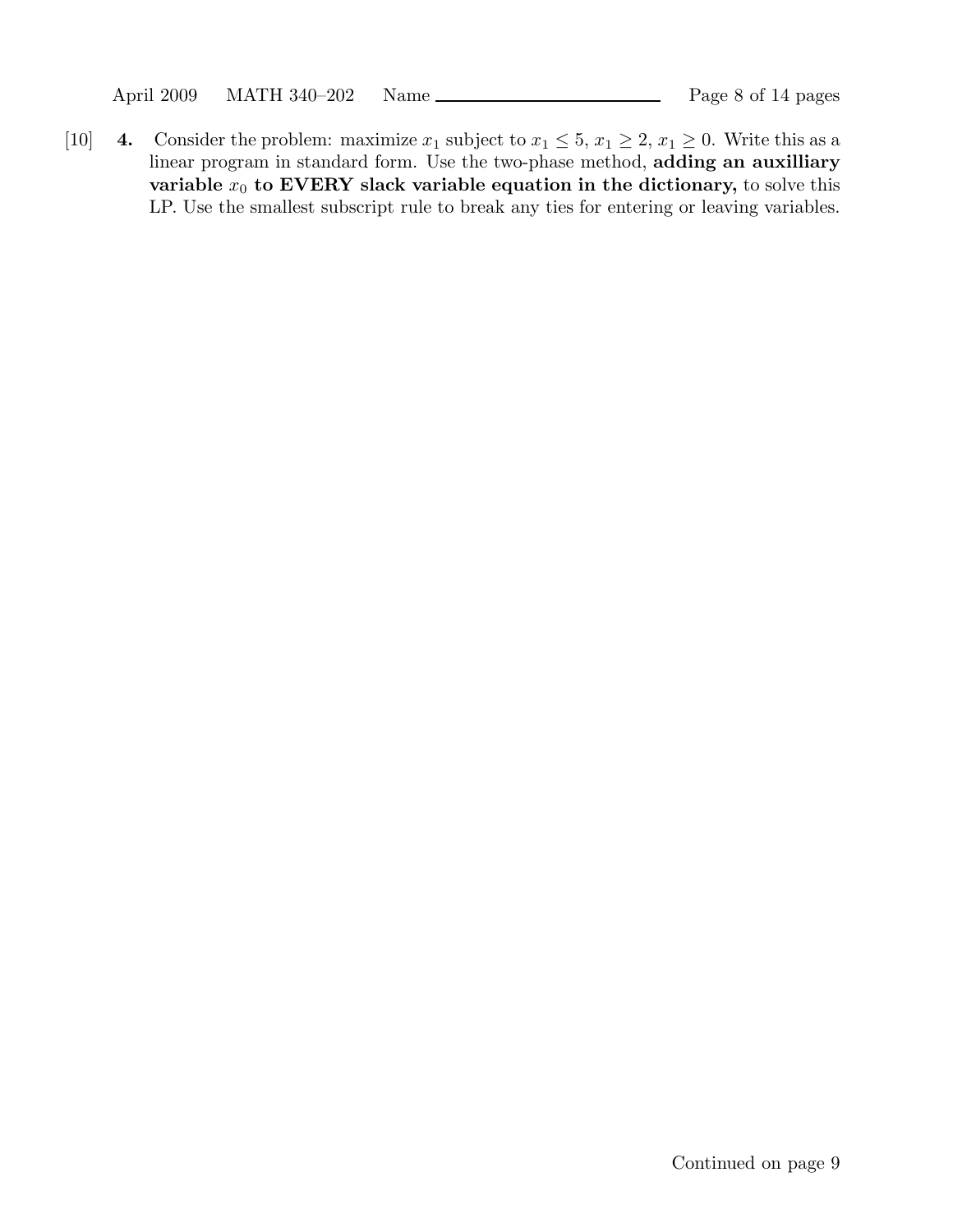April 2009 MATH 340-202 Name Page 9 of 14 pages

[10] 5. Consider our usual LP: maximize  $4x_1 + 5x_2$  subject to  $x_1 + 2x_2 \le 8$ ,  $x_1 + x_2 \le 5$ ,  $2x_1 + x_2 \leq 8$ , and  $x_1, x_2 \geq 0$ . Write the slack variables for this linear program, and write down the dual linear program and dual slack variables.

Check to see if the following are optimal solutions to the primal linear program using complementary slackness:

(a) 
$$
x_1 = 3, x_2 = 2;
$$

(b)  $x_1 = 2, x_2 = 3;$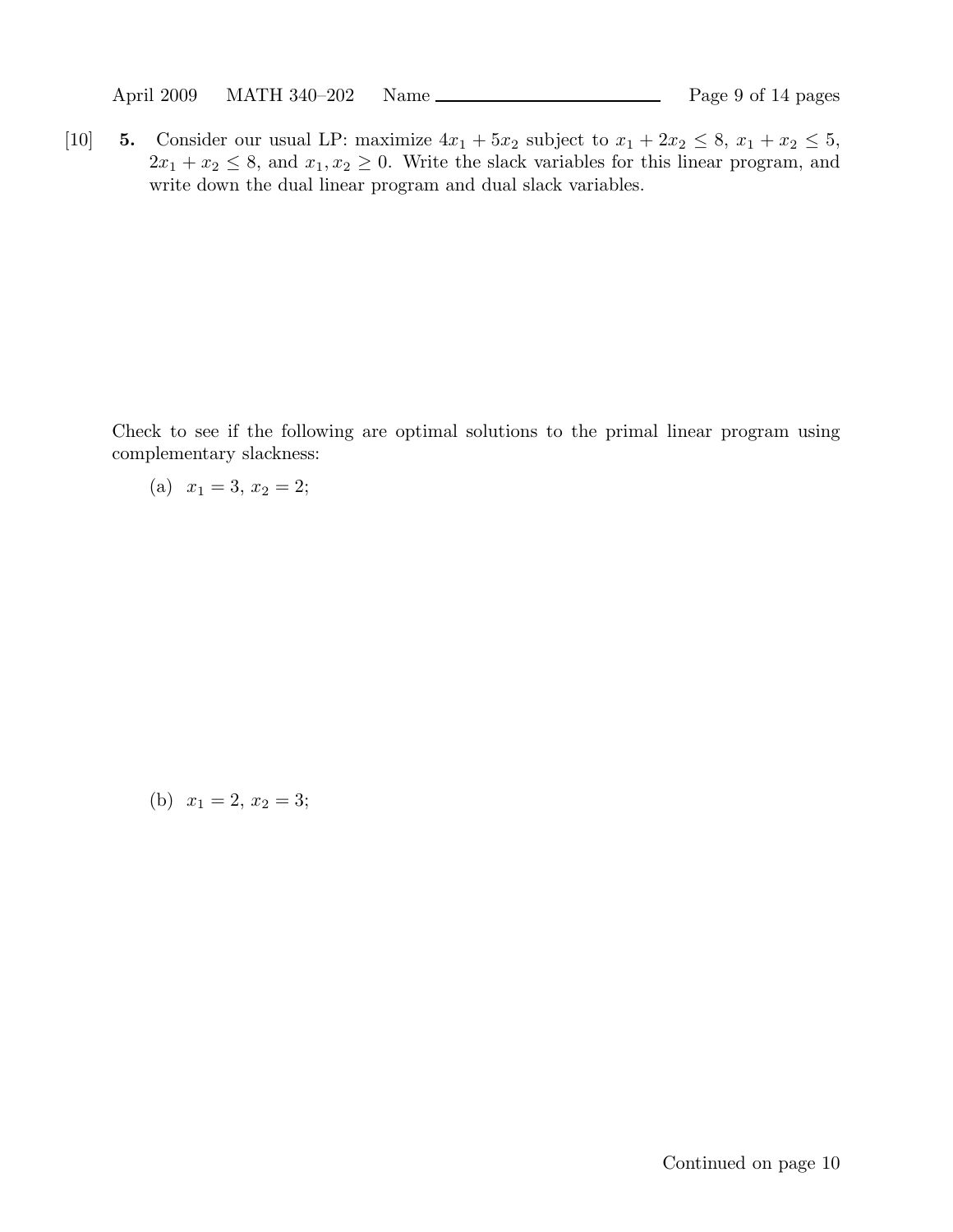April 2009 MATH 340-202 Name Page 10 of 14 pages

[10] 6. Explain, using a formula on the note sheet involving  $A_B^{-1}$ , why the perturbation method never has a degenerate pivot. Explain exactly under what conditions you could get a degenerate pivot if you took one  $\epsilon$  (i.e.,  $\epsilon = \epsilon_1 = \epsilon_2 = \cdots$ ) instead of m different  $\epsilon$ 's.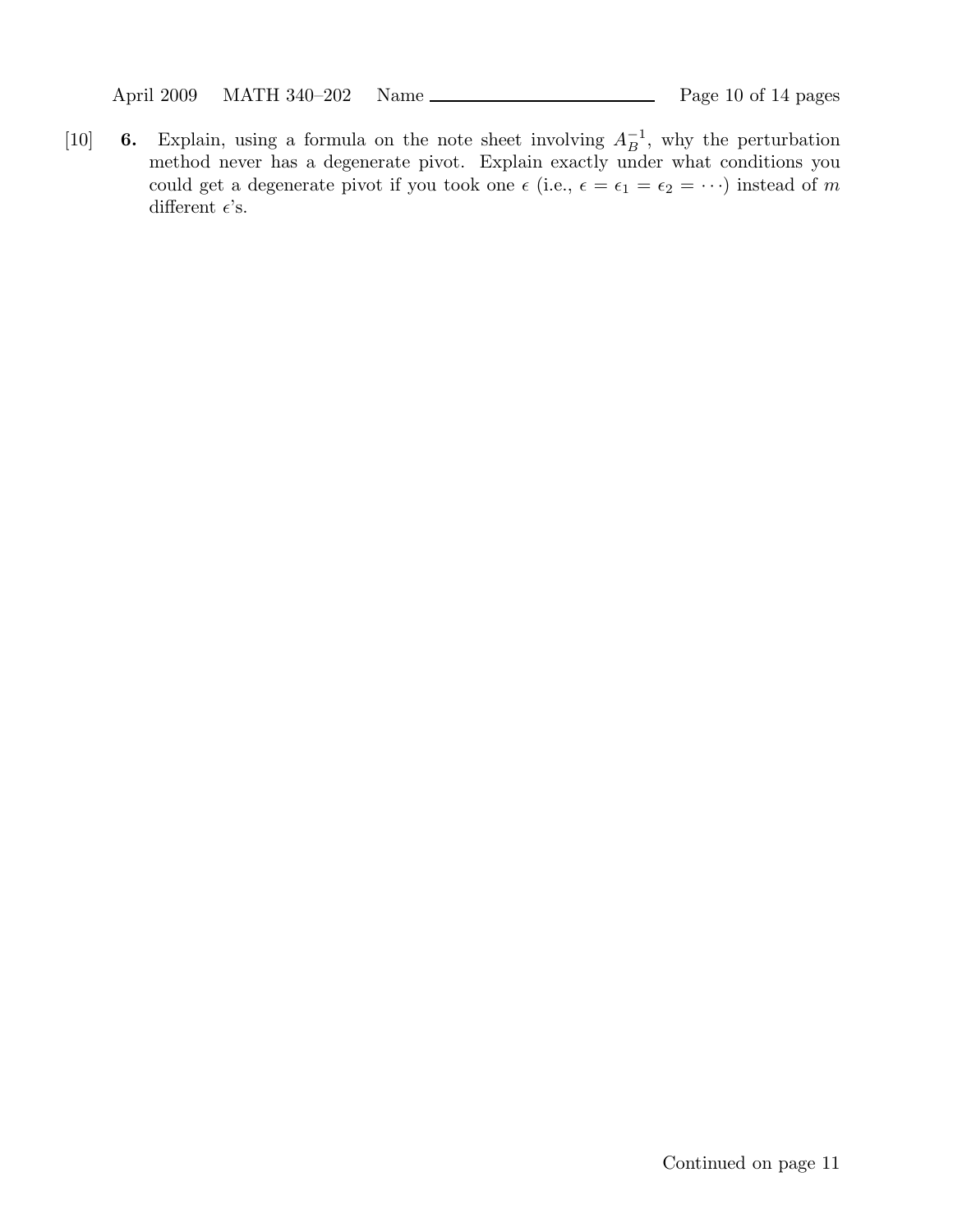April 2009 MATH 340-202 Name Page 11 of 14 pages

- [10] 7. You are given an  $m \times n$  matrix game, A,
	- (a) Someone thinks that Alice has equilibrium strategy  $\vec{x}$ , and Betty  $\vec{y}$ . How could you verify this most quickly? Roughly how much time would this take?
	- (b) Someone thinks that Alice has equilibrium strategy  $\vec{x}$ , but has no idea what Betty's equilibrium. How could you verify this most quickly? Roughly how much time would this take?
	- (c) No one has any idea what the equilibrium strategies are. Outline the equilibrium solving approach in "Poker, Taxes, etc." that does not involve linear programming, and outline the linear programming approach.
	- (d) Explain how the linear programming approach, combined with guessing which variables (decision and slack) are non-essential, yields the first approach of part (c).